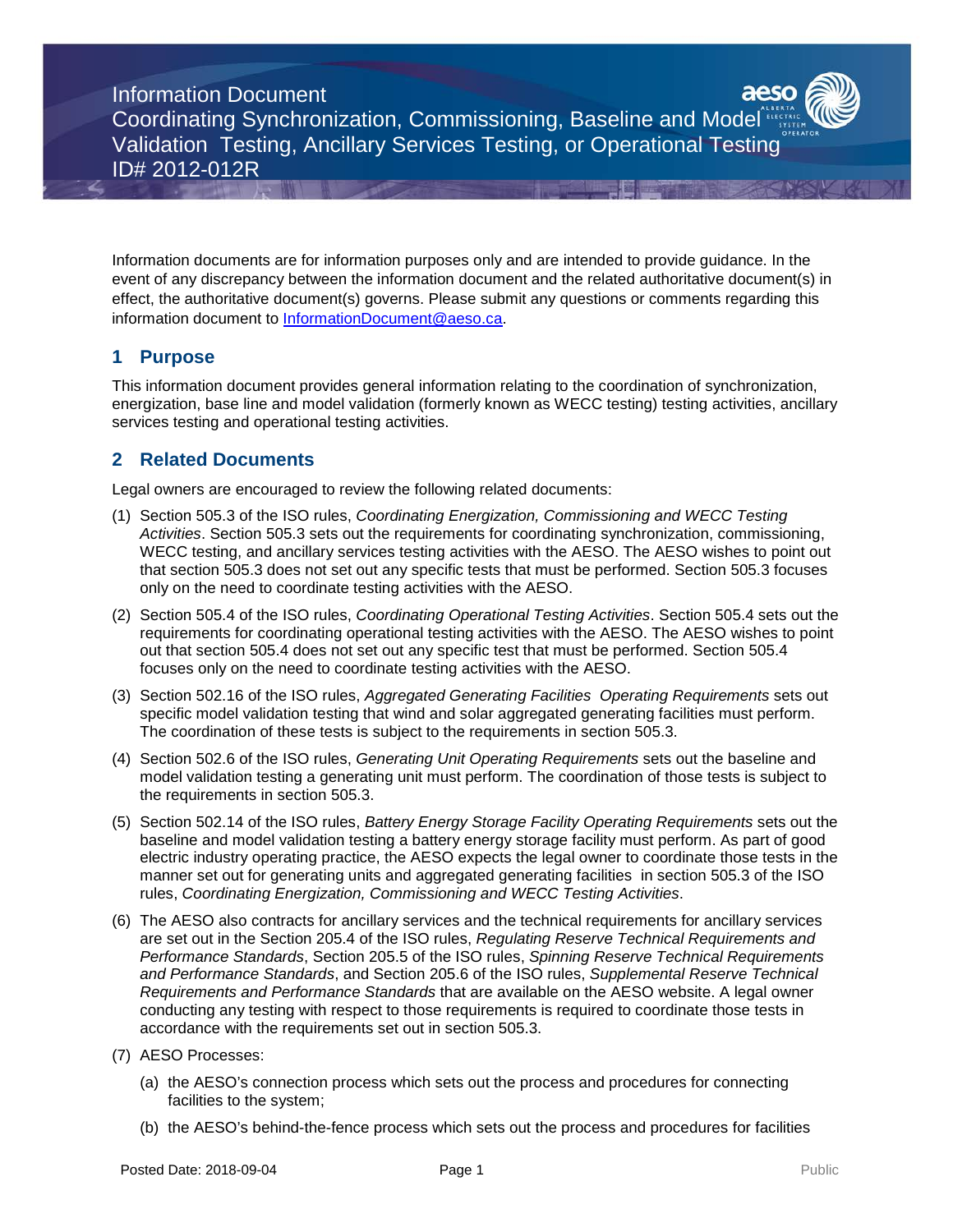Information Document Coordinating Synchronization, Commissioning, Baseline and Model Validation Testing, Ancillary Services Testing, or Operational Testing ID# 2012-012R

that are behind the fence but connected to the system; and

(c) the AESO's system projects process<sup>[1](#page-1-0)</sup>

For purposes of this information document, the 3 processes described above are referred to as "AESO processes".

# **3 What Kind of Tests Can a Legal Owner Perform?**

A legal owner can perform any tests it determines necessary. However, the AESO expects that testing will be coordinated with the AESO so that the AESO can maintain reliable operations of the interconnected electric system while the tests are being performed. Section 6 below provides examples of the types of tests to be coordinated with the AESO.

# **4 Does the AESO Specify Any Tests?**

Yes, the AESO specifies certain tests. The AESO specifies the base line and model validation testing, formerly referred to as WECC testing. In addition, the AESO specifies ancillary services tests demonstrating the capability of providing ancillary services.

Section 502.16 sets out the model validation testing for wind and solar aggregated facilities.

Section 502.6 sets out the baseline and model validation testing for generating units.

Section 502.14 sets out the baseline and model validation testing for battery energy storage facility.

Ancillary services tests are set out in the . Section 205.4 of the ISO rules, *Regulating Reserve Technical Requirements and Performance Standards*, Section 205.5 of the ISO rules, *Spinning Reserve Technical Requirements and Performance Standards*, and Section 205.6 of the ISO rules*, Supplemental Reserve Technical Requirements and Performance Standards*.

# **5 What Tests are to be (?)Coordinated with the AESO?**

When assessing if it's appropriate to coordinate a test with the AESO, consider whether the test:

- (a) affects the net-to-grid output (real power or reactive power) of a generating unit or aggregated generating facility;
- (b) imposes an operational limitation concerning a generating unit's or aggregated generating facility's net-to-grid output (real power or reactive power) that is not encountered during routine operation (e.g. it is unavailable or derated, or cannot respond to dispatches or directives from the AESO); or
- (c) exposes a generating unit or aggregated generating facility to increased risk of tripping compared to routine operation.

If a legal owner is unsure if a test should be coordinated with the AESO, then contact the AESO's Operations Coordination group at [gen.testing@aeso.ca.](mailto:gen.testing@aeso.ca) The AESO's goal is to help legal owners complete their testing; the AESO is in the best position to help legal owners complete their tests if it

j

<span id="page-1-0"></span><sup>1</sup> The AESO grid connection process is available at https://www.aeso.ca/grid/connecting-to-the-grid/connection-process/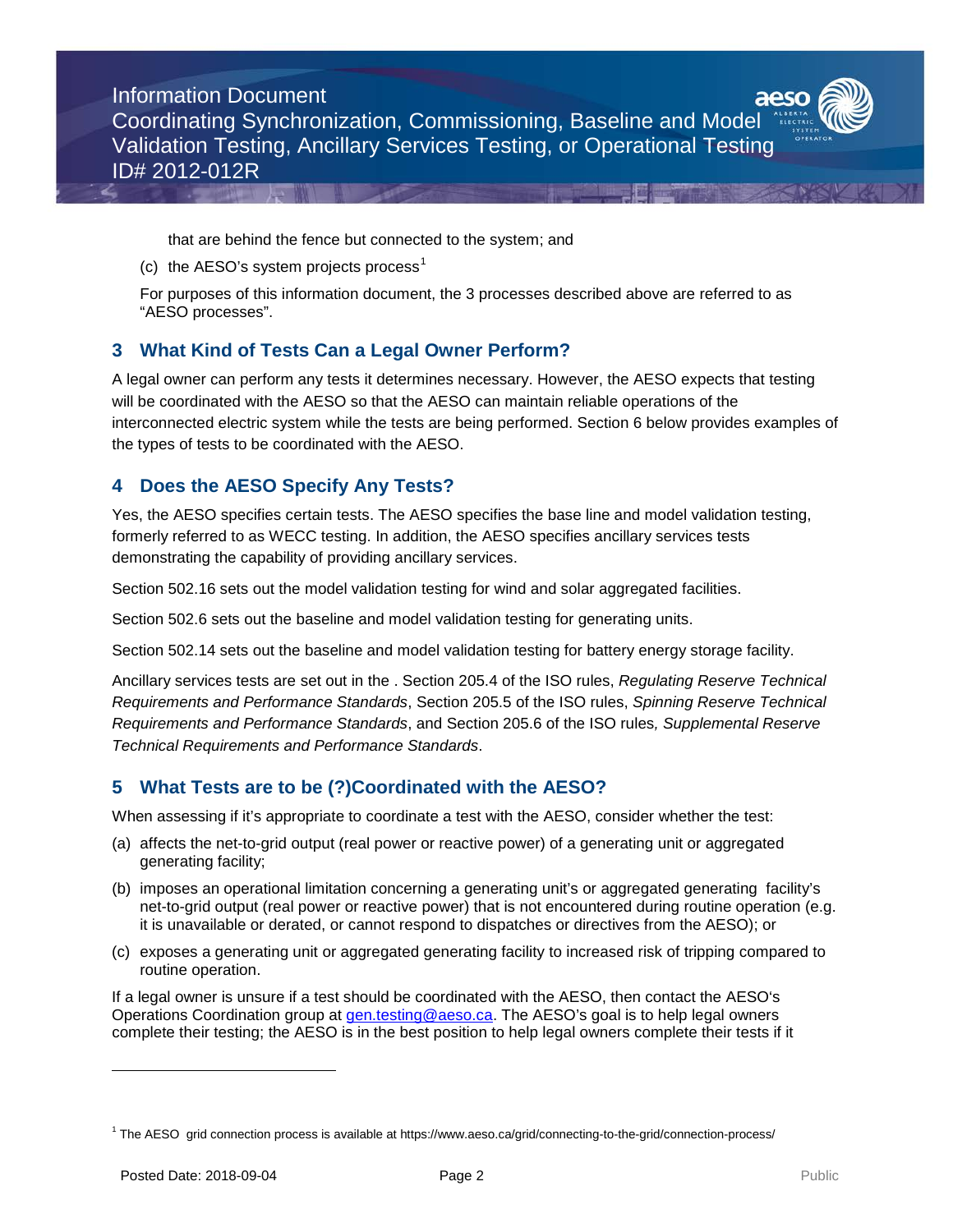# Information Document

Coordinating Synchronization, Commissioning, Baseline and Model Validation Testing, Ancillary Services Testing, or Operational Testing ID# 2012-012R

knows about those tests.

Following are examples of tests to coordinate with the AESO. These examples are intended to provide guidance. The examples are not intended to provide a complete listing of tests to coordinate with the AESO.

### Examples of Types of Testing

(1) A legal owner wishes to perform baseline and model validation testing, including reactive power verification testing

Do you coordinate baseline and model validation testing with the AESO?

Yes, coordinate baseline and model validation testing with the AESO because this type of testing may:

- (a) be impacted by transmission constraints, whether due to planned outages or unplanned real-time conditions;
- (b) require transmission system conditions to be pre-configured;
- (c) impose restrictions on grid operations; or
- (d) affect grid conditions, requiring the AESO's awareness.
- (2) A legal owner wishes to perform ancillary services testing to demonstrate its capability of providing ancillary services.

Do you coordinate ancillary services tests with the AESO.

Yes, coordinate ancillary services tests with the AESO because this type of testing may:

- (a) be impacted by transmission constraints, whether due to planned outages or unplanned real-time conditions;
- (b) require transmission system conditions to be pre-configured;
- (c) impose restrictions on grid operations; or
- (d) affect grid conditions, requiring the AESO's awareness.
- (3) After a generating unit or aggregating generating facility is synchronized, a legal owner wishes to perform initial commissioning tests such as load rejection tests, testing of automated voltage regulators and power system stabilizer systems, and boiler controls tuning.

Do you coordinate these type of tests with the AESO?

- Yes, coordinate these type of tests with the AESO because this type of testing may:
- (a) be impacted by transmission constraints, whether due to planned outages or unplanned real-time conditions;
- (b) require transmission system conditions to be pre-configured;
- (c) impose restrictions on grid operations; or
- (d) affect grid conditions, requiring the AESO's awareness.
- (4) A legal owner wishes to perform efficiency testing whereby the output of a generating unit will be held at a specific output level for a period of time.

Do you coordinate this test with the AESO?

Yes, coordinate this type of test with the AESO so that the AESO knows that the output level is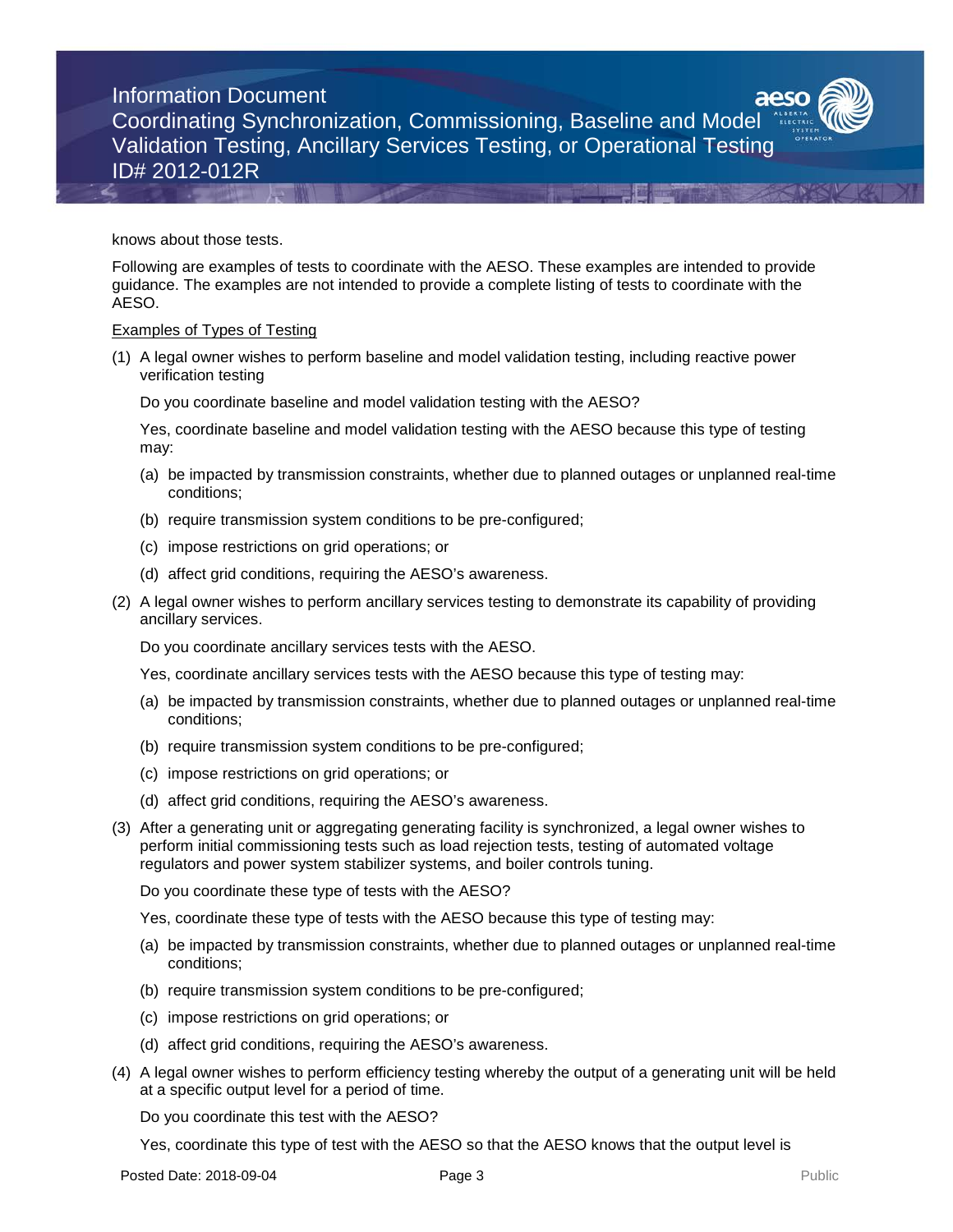Information Document

Coordinating Synchronization, Commissioning, Baseline and Model Validation Testing, Ancillary Services Testing, or Operational Testing ID# 2012-012R

inflexible for a period of time. And the test may:

- (a) be impacted by transmission constraints, whether due to planned outages or unplanned real-time conditions;
- (b) impose restrictions on grid operations; or
- (c) affect grid conditions, requiring the AESO's awareness.
- (5) A legal owner wishes to perform a test which will not change the output of the generating unit or facility but during the test, the legal owner will not be able to respond to a dispatch.

Do you coordinate this test with the AESO?

Yes, coordinate this type of test with the AESO for the AESO to be aware of the operational limitations of the generating unit during the test period.

(6) A legal owner wishes to perform operator training activities.

Do you coordinate operator training activities with the AESO?

Yes, coordinate operator training activities with the AESO if those activities impose operating conditions or restrictions not normally encountered in routine operation affecting the net-to-grid real or reactive output. Please note however, the AESO does not anticipate that operator training will normally affect net-to-grid or reactive power output.

(7) A legal owner wishes to perform relative accuracy test audits ("RATA testing").

Do you coordinate RATA testing with the AESO?

Yes, coordinate RATA testing with the AESO because this type of testing may:

- (a) be impacted by transmission constraints, whether due to planned outages or unplanned real-time conditions;
- (b) impose restrictions on grid operations; or
- (c) affect grid conditions, requiring the AESO's awareness.
- (8) A legal owner wishes to perform safety valve testing.

Do you coordinate safety valve testing with the AESO?

Yes, coordinate safety valve testing with the AESO because this type of testing may:

- (a) be impacted by transmission constraints, whether due to planned outages or unplanned real-time conditions;
- (b) impose restrictions on grid operations; or
- (c) affect grid conditions, requiring the AESO's awareness.
- (9) A legal owner wishes to perform tests following planned and unplanned outages.

Do you coordinate these tests with the AESO?

Yes, coordinate these tests with the AESO if those tests will affect the net-to-grid output (real power or reactive power) of a generating unit or aggregating generating gacility, or impose an operational limitation concerning a generating unit's net-to-grid output (real power or reactive power) that is not encountered during routine operation because such testing may:

(a) be impacted by transmission constraints, whether due to planned outages or unplanned real-time conditions;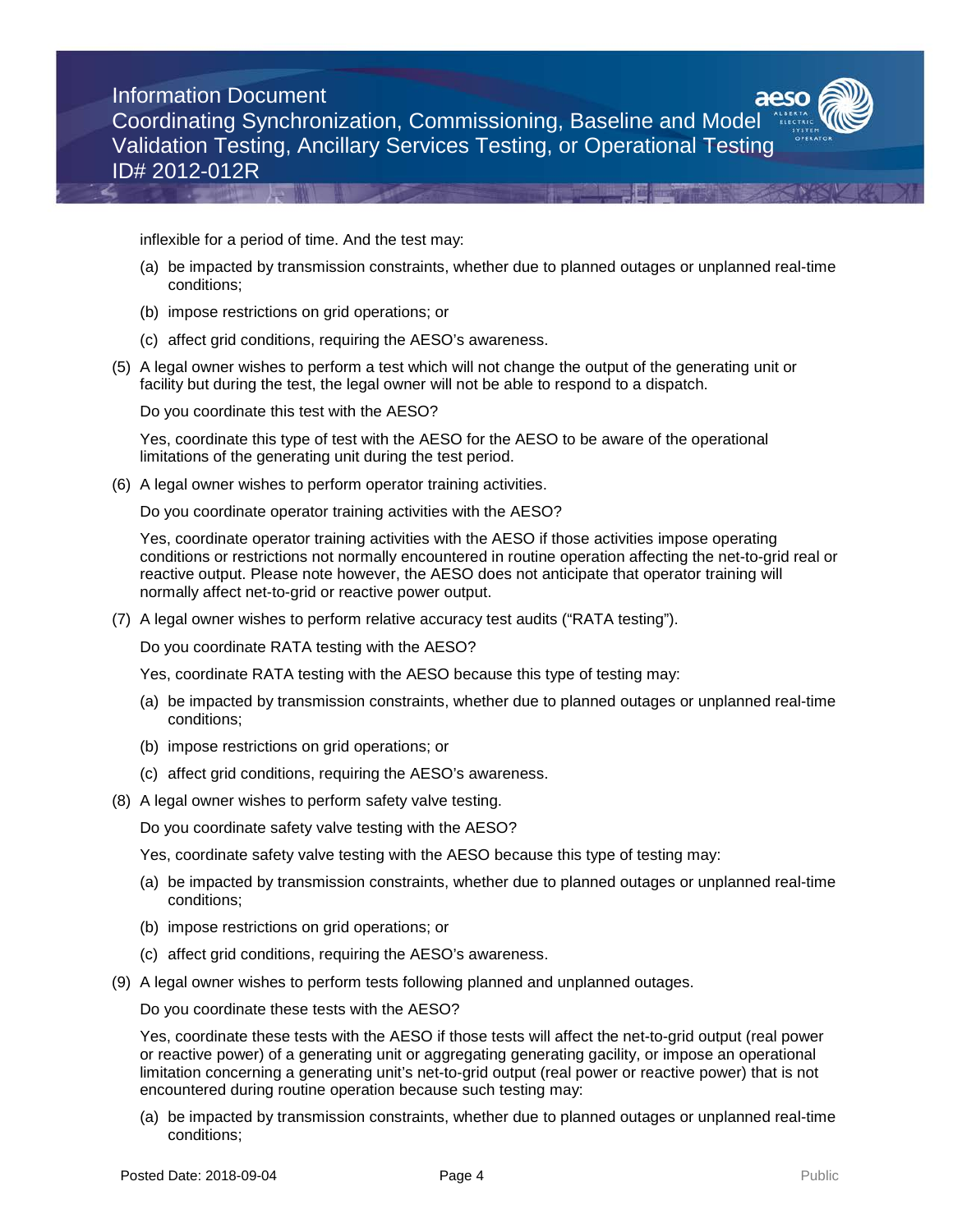Information Document Coordinating Synchronization, Commissioning, Baseline and Model Validation Testing, Ancillary Services Testing, or Operational Testing ID# 2012-012R

- (b) require transmission system conditions to be pre-configured;
- (c) impose restrictions on grid operations; or
- (d) affect grid conditions, requiring the AESO's awareness.

The AESO makes all reasonable efforts to assist legal owners to complete operational testing. However, various system conditions, including planned or forced transmission outages, may impact operational testing.

## **6 Commissioning Plans**

The commissioning plan, sometimes referred to as the testing plan, or in the case of operational testing an operational test plan, is the generic term used in this information document, to represent a plan a legal owner prepares setting out its testing activities, whether those testing activities are commissioning, WECC testing, ancillary services testing, or operational testing. The commissioning plan should describe the activities in enough detail that the AESO can assess these tests and possible impacts on system reliability.

## **7 Submission and Approval of the Commissioning Plan**

#### **Section 505.3**

Section 505.3 focuses on coordinating energization, commissioning, WECC testing and ancillary services testing*.* Subsection 3 of section 505.3 sets a deadline of 30 days prior to commissioning or testing for a final, ISO-approved commissioning or testing plan to be in place.

In order to have the approved plan in place 30 days prior to commencing any of the tests, the legal owner needs to submit the plan to the AESO ahead of the 30 days to allow the AESO sufficient time for review and approval. The amount of lead time necessary to review and approve a commissioning plan depends on many factors including:

- (1) the number and complexity of the tests the legal owner wishes to perform;
- (2) the number of other test plans submitted to the AESO by other legal owners, which also need to be reviewed and approved;
- (3) the number of planned and unplanned outages that may be occurring during the same time period for which commissioning plans are submitted for review and approval; and
- (4) the number and magnitude of reliability issues that the AESO may be dealing with in the same time period that commissioning plans are submitted for review and approval.

As a general guideline and consistent with AESO processes, the AESO suggests that a legal owner submit a commissioning plan at least 60 days in advance of the testing to allow the AESO time to review and approve the plan 30 days prior to commencing any of the tests. The lead time for the submission of plans will vary based on the volume and nature of the tests and to provide flexibility, a specific lead time is not set out in section 505.3. As such, legal owners are encouraged to work with the assigned AESO project manager to ensure that the commissioning plans are submitted in a timely manner to facilitate having an approved plan in place 30 days prior to commencing any of the tests.

Following is the submission information for commissioning plans relating to section 505.3:

- (1) a preliminary commissioning plan for a project administered through the AESO's processes is submitted to the AESO Project Manager leading the project;
- (2) a final commissioning plan for a project administered through the AESO's processes is submitted to the AESO's Operations Coordination group at [gen.testing@aeso.ca;](mailto:gen.testing@aeso.ca) and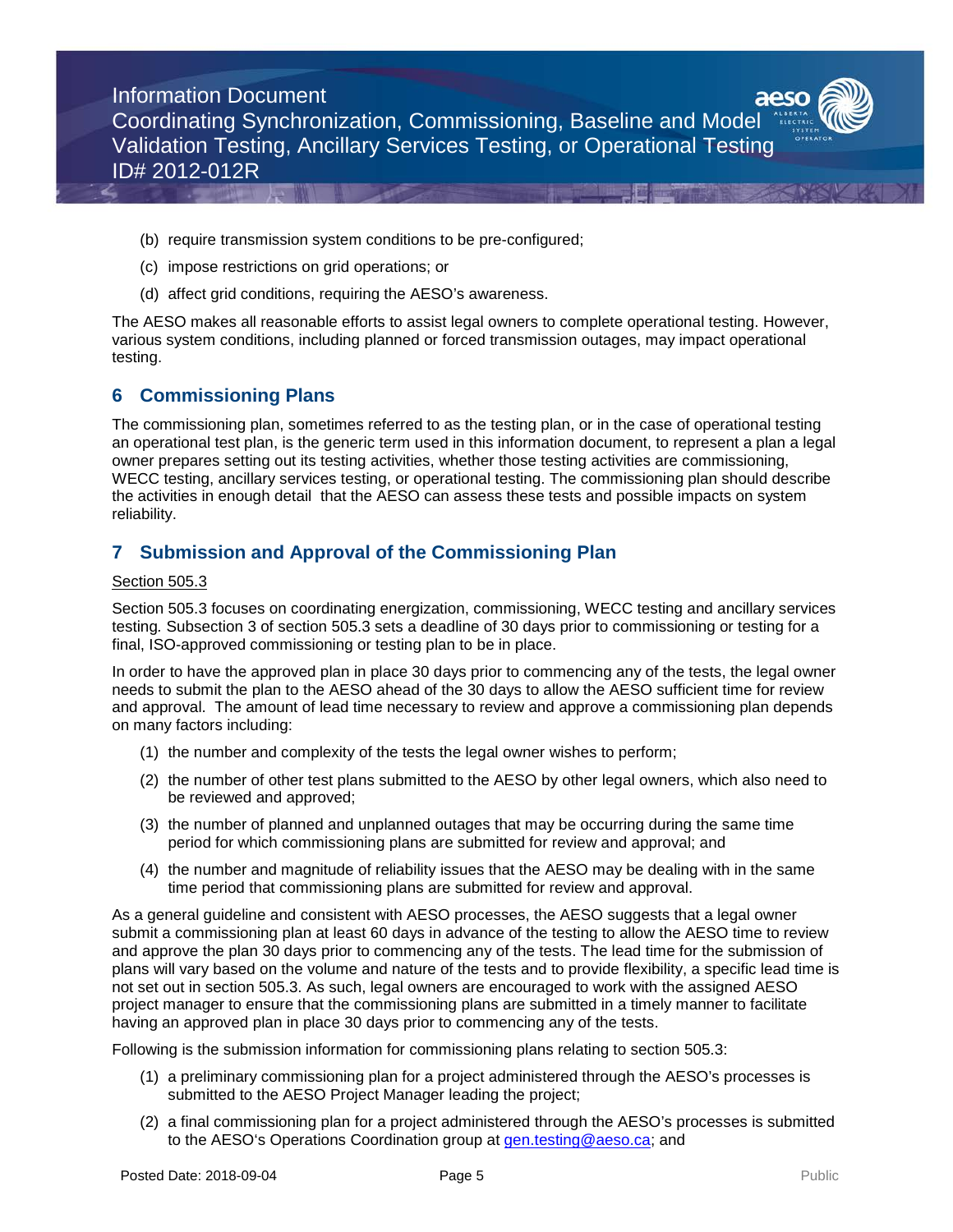Coordinating Synchronization, Commissioning, Baseline and Model Validation Testing, Ancillary Services Testing, or Operational Testing ID# 2012-012R

(3) a final commissioning plan for WECC testing and ancillary testing is submitted to the AESO's Operations Coordination group at [gen.testing@aeso.ca.](mailto:gen.testing@aeso.ca)

### Section 505.4

Section 505.4 focuses on any testing a legal owner may wish to perform after energization and commission are complete. Subsection 2 of section 505.4 sets a deadline of 15 days prior to the desired testing date for for a final, ISO-approved operational testing plan to be in place.

Again, if an approved plan needs to be in place 15 days prior to commencing any tests, it is prudent for a legal owner to submit the plan ahead of the 15 days to allow the AESO sufficient time to review and approve the plan. As a general guideline, the AESO suggests that a legal owner submit a commissioning plan for operational tests at least 30 days in advance of the planned testing to allow time for the AESO to review and approve the plan. Also, when a legal owner knows that a specific operational test occurs at very regular points in time (valve testing, for example), the AESO will accept a single (e.g. semi-annual) submission listing the requested dates for such testing. The legal owner will have to submit any changes to the dates in the grouped submission as appropriate for the AESO to be able to approve the revised dates 15 days in advance of testing.

Furthermore, the AESO wishes to point out that section 505.4 does accommodate testing of a more urgent nature to recover from unexpected operating problems. Legal owners are encouraged to read subsection 3(4) of section 505.4 to understand the specific requirements related to testing of a more urgent nature.

Following is the submission information for commissioning plans relating to section 505.4:

- (1) Commissioning plans related to planned operational testing are submitted to the AESO's Operations Coordination group gen.testing@aeso.ca.
- (2) Requests for testing of an urgent nature necessary to recover from unexpected operation problems are communicated and coordinated with the AESO System Controller directly. Additional assessment and coordination may involve the AESO's Operations Coordination group.

### **8 Real Time Approval of Testing**

In addition to approving commissioning plans as described above, the legal owner also needs to obtain the AESO`s verbal authorization one hour in advance of the testing, as indicated in subsection 6(2) of section 505.3 and subsection 3(2) of section 505.4. The AESO will provide such approval if the real time conditions of the system allow for the specific tests. If, based on the real time system conditions, the system cannot be operated in a safe and reliable manner, the AESO will work with the legal owner to reschedule those tests.

### **9 Information to Include in a Commissioning Plan**

Each project differs due to the nature, size, and complexity of the project. Therefore, the information contained in a commissioning plan varies. It is important that a legal owner's commissioning plan include enough information for the AESO toassess the impact those tests may have on the transmission system.

The information required for WECC testing, ancillary services testing, and operational plans also varies. As examples:

(a) WECC testing requires specific mention of both real power and reactive power output levels (netto-grid);